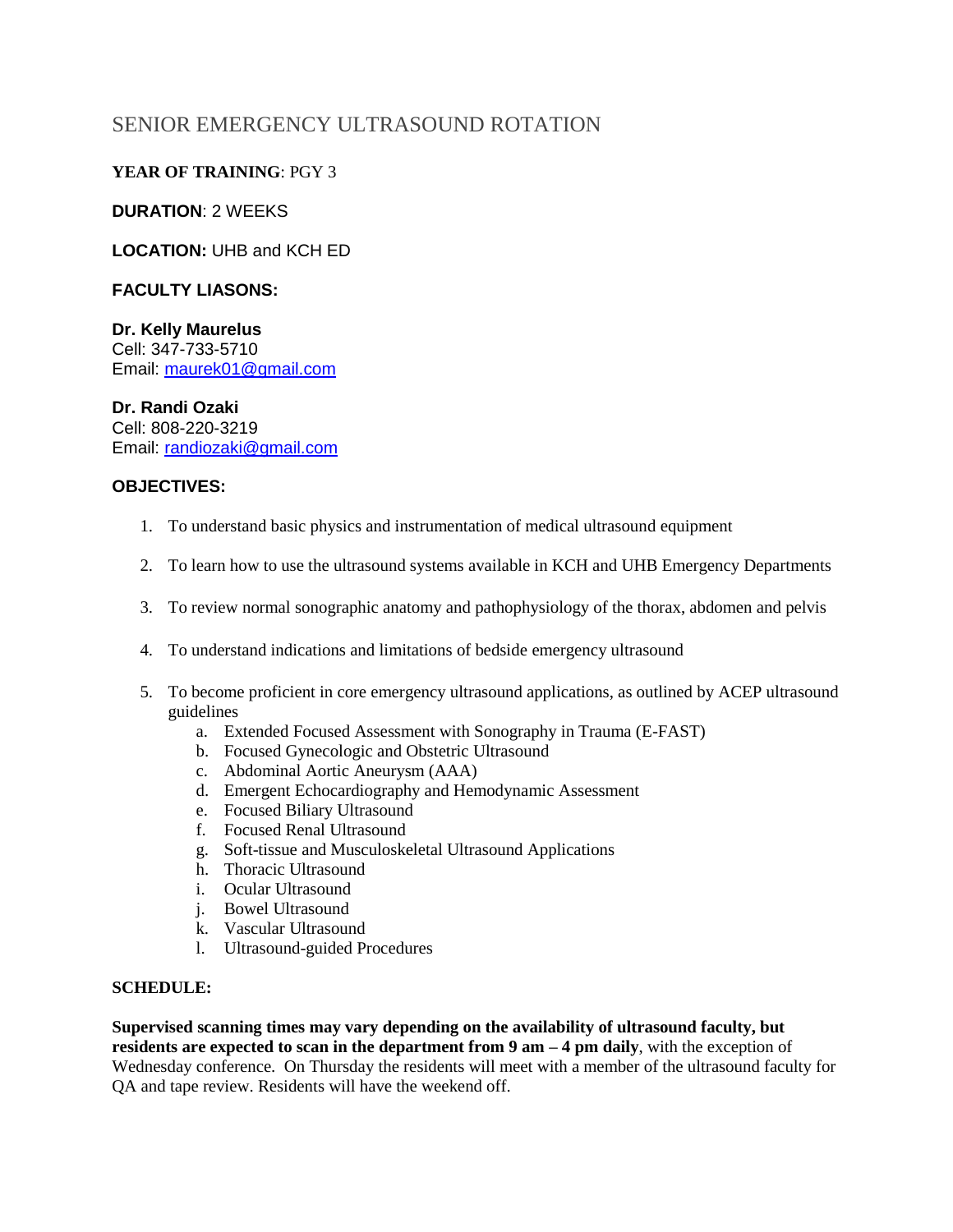Residents on rotation must e-mail Dr. Maurelus or Dr. Ozaki for further information on the schedule and rotation expectations. **Any requests for changes in the schedule must be discussed with and approved by Dr. Bon (PRIOR) to the start of your rotation (catharine.bon@gmail.com). Attendance at Wednesday Conference is mandatory**.

# **ROTATION REQUIREMENTS:**

Residents should report to the clinical area during their scanning shifts and perform any clinically indicated scans that may be needed in the ED. Findings should be discussed with the attending physician in charge. In addition to any clinically indicated scans, **residents should individually perform at minimum 6 FRAGEL examinations** (FAST, Renal, Aorta, Gallbladder, Echo and Lung) **during each scanning shift**. **If scanning as a group, then the group is expected to perform a minimum of 10 FRAGEL exams per scanning shift.** If a member of the ultrasound faculty is not present during any clinically indicated scans, studies should be reviewed with the attending staffing the case.

In addition to the requirement of FRAGELs, residents should perform a **minimum of 5 DVT, ocular and soft tissue/MSK scans** during the course of the rotation. This is to ensure that each resident meets the minimum graduation requirement (see below).

**Required Scans: Residents will be required to fulfill approximately 200 scans during their rotation with a minimum of the following breakdown by examination type:**

**Echo – 25 FAST – 20 Gallbladder – 15 Renal – 15 Lung – 15 DVT – 10 Aorta – 10 Ocular – 5**

During their rotation, residents will be expected to take online quizzes and submit their results for evaluation. The quiz is available at the following website:

[https://www.emergencyultrasoundteaching.com/tests/post\\_test.html](https://www.emergencyultrasoundteaching.com/tests/post_test.html)

Upon completion of the rotation, the resident will be evaluated based on his/her attendance, motivation, didactic knowledge, procedural skills, and test results. Residents who have not met the minimum requirements of the rotation, as decided by ultrasound faculty, will be required to participate in remediation. Residents will also be asked to evaluate the rotation and provide suggestions on areas of improvement.

Additionally, **PGY 3 residents will be expected to give a mini-presentation** during one of the tape review sessions. Options for the presentation include the following:

- **Case follow-up:** Follow-up on one of the patients that you performed an ultrasound on to see how your ultrasound may have impacted the course of care for the patient and also to see if your findings correlate with what was ultimately found for the patient
- **Journal Club**: Present an article on a topic of interest related to ultrasound
- **Mini-lecture:** Give a 15-20 minute presentation on a topic of choice